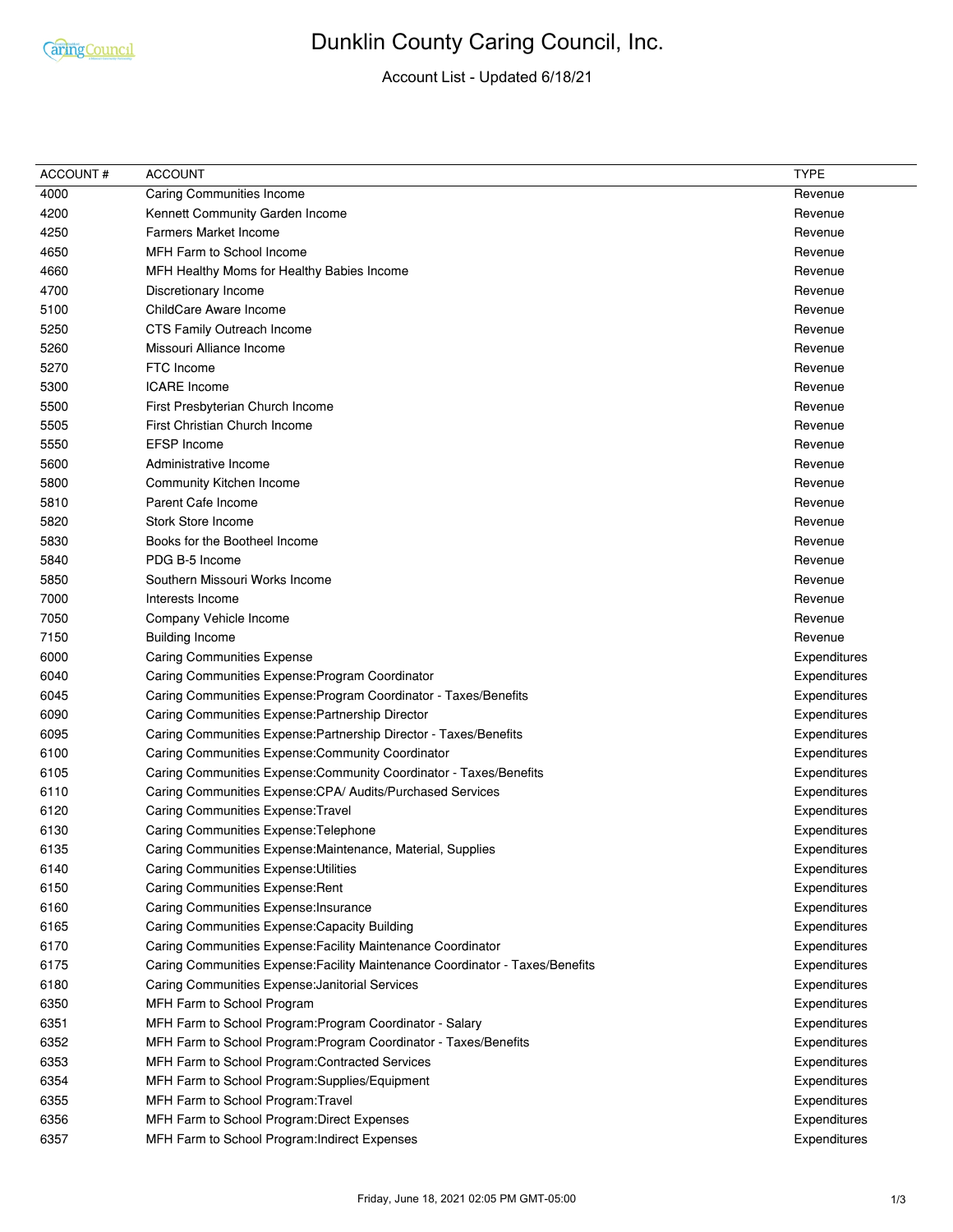

### Dunklin County Caring Council, Inc.

#### Account List - Updated 6/18/21

| ACCOUNT# | <b>ACCOUNT</b>                                                                      | <b>TYPE</b>  |
|----------|-------------------------------------------------------------------------------------|--------------|
| 6360     | MFH Healthy Moms for Healthy Babies                                                 | Expenditures |
| 6361     | MFH Healthy Moms for Healthy Babies: Program Coordinator - Salary                   | Expenditures |
| 6362     | MFH Healthy Moms for Healthy Babies: Program Coordinator - Taxes/Benefits           | Expenditures |
| 6363     | MFH Healthy Moms for Healthy Babies: Contracted Services                            | Expenditures |
| 6364     | MFH Healthy Moms for Healthy Babies: Supplies/Equipment                             | Expenditures |
| 6365     | MFH Healthy Moms for Healthy Babies: Travel                                         | Expenditures |
| 6366     | MFH Healthy Moms for Healthy Babies: Direct Expenses                                | Expenditures |
| 6367     | MFH Healthy Moms for Healthy Babies: Indirect Expenses                              | Expenditures |
| 6400     | Kennett Community Garden Expense                                                    | Expenditures |
| 6450     | Farmers Market Expense                                                              | Expenditures |
| 6600     | First Presbyterian Church Expense                                                   | Expenditures |
| 6605     | First Christian Church Expense                                                      | Expenditures |
| 6610     | PDG B-5 Expense                                                                     | Expenditures |
| 6611     | PDG B-5 Expense:Salary                                                              | Expenditures |
| 6612     | PDG B-5 Expense: Taxes/Benefits                                                     | Expenditures |
| 6613     | PDG B-5 Expense: Contracted Services                                                | Expenditures |
| 6614     | PDG B-5 Expense: Direct Expenses                                                    | Expenditures |
| 6615     | PDG B-5 Expense: Travel                                                             | Expenditures |
| 6616     | PDG B-5 Expense: Indirect Expenses                                                  | Expenditures |
| 6801     | Southern Missouri Works Expense                                                     | Expenditures |
| 6811     | Southern Missouri Works Expense: Program Coordinator - Salary                       | Expenditures |
| 6812     | Southern Missouri Works Expense: Program Coordinator - Taxes/Benefits               | Expenditures |
| 6813     | Southern Missouri Works Expense: Utilities                                          | Expenditures |
| 6814     | Southern Missouri Works Expense: Insurance                                          | Expenditures |
| 6815     | Southern Missouri Works Expense: Rent                                               | Expenditures |
| 6821     | Southern Missouri Works Expense: Travel                                             | Expenditures |
| 6831     | Southern Missouri Works Expense: Supportive Services                                | Expenditures |
| 6832     | Southern Missouri Works Expense: Supportive Services: Supportive Services - TRE     | Expenditures |
| 6833     | Southern Missouri Works Expense: Supportive Services: Supportive Services - WRE     | Expenditures |
| 6834     | Southern Missouri Works Expense: Supportive Services: Supportive Services - Tuition | Expenditures |
| 6841     | Southern Missouri Works Expense: Administrative - Salary                            | Expenditures |
| 6842     | Southern Missouri Works Expense: Administrative - Taxes/Benefits                    | Expenditures |
| 6851     | Southern Missouri Works Expense: Supplies/Postage/Printing                          | Expenditures |
| 6861     | Southern Missouri Works Expense: Audit                                              | Expenditures |
| 6871     | Southern Missouri Works Expense: Administrative Fee                                 | Expenditures |
| 6970     | Missouri Alliance Expense                                                           | Expenditures |
| 6971     | Missouri Alliance Expense: Program Staff - Salary                                   | Expenditures |
| 6972     | Missouri Alliance Expense: Program Staff - Taxes/Benefits                           | Expenditures |
| 6973     | Missouri Alliance Expense: Travel                                                   | Expenditures |
| 6974     | Missouri Alliance Expense: Direct Expenses                                          | Expenditures |
| 6975     | <b>Family Treatment Court Expense</b>                                               | Expenditures |
| 6976     | Family Treatment Court Expense: Program Staff - Salary                              | Expenditures |
| 6977     | Family Treatment Court Expense: Program Staff - Taxes/Benefits                      | Expenditures |
| 6978     | Family Treatment Court Expense: Travel                                              | Expenditures |
| 6979     | Family Treatment Court Expense: Direct Expenses                                     | Expenditures |
| 6980     | ChildCare Aware Expense                                                             | Expenditures |
| 6981     | ChildCare Aware Expense: Program Coordinator - Salary                               | Expenditures |
| 6982     | ChildCare Aware Expense: Program Coordinator - Taxes/Benefits                       | Expenditures |
| 6983     | ChildCare Aware Expense: Travel                                                     | Expenditures |
| 6984     | ChildCare Aware Expense: Direct Expenses                                            | Expenditures |